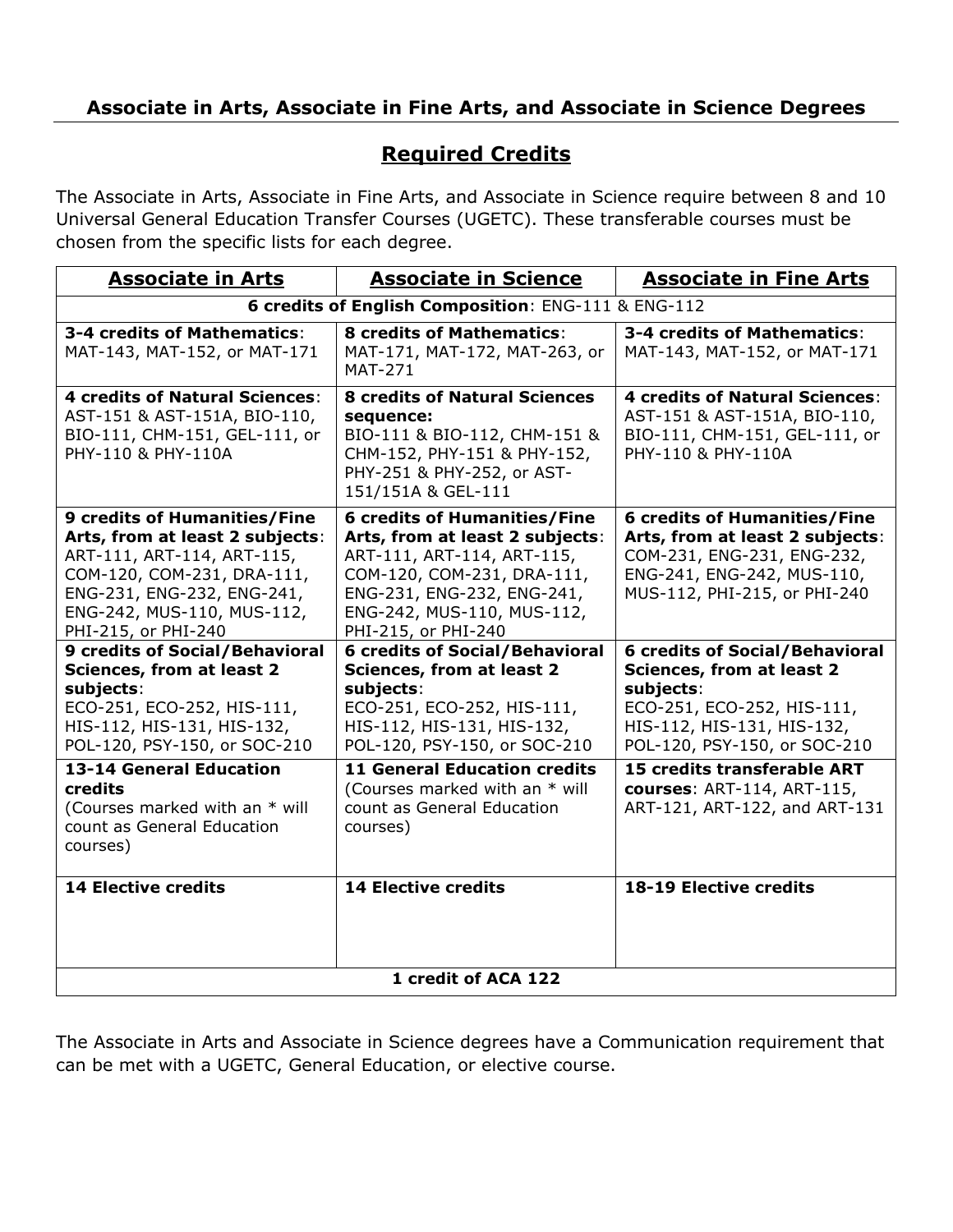Below is a list of General Education and Elective courses offered at WTCC. All of these courses are considered transfer courses.

\*Courses marked with an \* will count as General Education courses.

<sup>S</sup>Courses marked with an <sup>S</sup> are traditionally for the Associate in Science degree. Associate of Arts and Associate of Fine Arts students should speak with an advisor before taking these courses.

| <b>Accounting</b>    | CHM-132*                      | ENG-232*              | <b>MUS-231</b>            |
|----------------------|-------------------------------|-----------------------|---------------------------|
| ACC-120              | CHM-151*                      | ENG-241*              | <b>MUS-232</b>            |
| ACC-121              | CHM-152*                      | ENG-242*              | Philosophy                |
| Anthropology         | $CHM-251s$                    | $ENG-261*$            | PHI-215*                  |
| ANT-210*             | CHM-252 <sup>s</sup>          | $ENG-262*$            | PHI-240*                  |
| ANT-220*             | <b>Computer Info. Systems</b> | <b>ENG-273</b>        | <b>Physical Education</b> |
| ANT-230*             | $CIS-110*$                    | <b>ENG-274</b>        | PED-110                   |
| ANT-240*             | $CIS-115*$                    | <b>French</b>         | PED-111                   |
| ANT-245              | <b>Computer Info. Tech.</b>   | FRE-111*              | PED-113                   |
| Art                  | CTS-115                       | FRE-181               | PED-117                   |
| ART-111* (May not be | <b>Communications</b>         | FRE-112*              | PED-118                   |
| used toward AFA)     | $COM-110*$                    | <b>FRE-182</b>        | PED-119                   |
| ART-114*             | COM-120*                      | $FRE-211*$            | PED-121                   |
| ART-115*             | COM-140*                      | <b>FRE-281</b>        | <b>PED-122</b>            |
| ART-116*             | $COM-231*$                    | Geology               | PED-128                   |
| ART-117*             | <b>Computer Science</b>       | $GEL-111*$            | PED-143                   |
| ART-121              | CSC-134                       | $GEL-113*$            | PED-145                   |
| <b>ART-122</b>       | CSC-151                       | GEL-230*              | PED-186                   |
| ART-131              | <b>Criminal Justice</b>       | <b>Health</b>         | <b>Physics</b>            |
| <b>ART-132</b>       | $C$ JC- $111$                 | <b>HEA-110</b>        | PHY-110*                  |
| ART-135              | $CJC-113$                     | <b>HEA-112</b>        | PHY-110A*                 |
| ART-171              | $CJC-121$                     | <b>History</b>        | PHY-151*                  |
| <b>ART-214</b>       | $CJC-141$                     | $HIS-111*$            | PHY-152*                  |
| ART-231              | CJC-212                       | $HIS-112*$            | PHY-251*s                 |
| <b>ART-232</b>       | <b>Drafting</b>               | $HIS-121*$            | PHY-252*s                 |
| ART-240              | DFT-170                       | $HIS-122*$            | <b>Political Science</b>  |
| ART-241              | <b>Drama</b>                  | $HIS-131*$            | POL-120*                  |
| <b>ART-264</b>       | DRA-111*                      | $HIS-132*$            | POL-130                   |
| <b>ART-275</b>       | DRA-112*                      | <b>HIS-221</b>        | POL-220*                  |
| <b>ART-281</b>       | DRA-126*                      | <b>Humanities</b>     | <b>Psychology</b>         |
| <b>Astronomy</b>     | DRA-130                       | HUM-110*              | PSY-150*                  |
| $AST-151*$           | DRA-131                       | HUM-115*              | PSY-237*                  |
| AST-151A*            | <b>DRA-132</b>                | HUM-121*              | PSY-239*                  |
| <b>Biology</b>       | <b>DRA-145</b>                | HUM-130*              | PSY-241*                  |
| BIO-110*             | <b>Economics</b>              | HUM-160*              | <b>PSY-259</b>            |
| BIO-111*             | $ECO-151*$                    | HUM-161*              | <b>PSY-263</b>            |
| $BIO-112*$           | $ECO-251*$                    | HUM-212*              | PSY-281*                  |
| BIO-140*             | ECO-252*                      | <b>Mathematics</b>    | <b>Religion</b>           |
| BIO-140A*            | <b>Education</b>              | MAT-143*              | REL-110*                  |
| <b>BIO-155</b>       | EDU-131                       | MAT-152*              | REL-211*                  |
| BIO-163              | EDU-144                       | $MAT-171*$            | REL-212*                  |
| <b>BIO-168</b>       | EDU-145                       | MAT-172*              | <b>Sociology</b>          |
| <b>BIO-169</b>       | EDU-216                       | <b>MAT-252</b>        | SOC-210*                  |
| <b>BIO-175</b>       | EDU-221                       | MAT-263*              | SOC-213*                  |
| $BIO-250S$           | <b>Engineering</b>            | MAT-271 <sup>*s</sup> | SOC-220*                  |
| $BIO-275s$           | $EGR-150s$                    | MAT-272 <sup>*s</sup> | SOC-225*                  |
| <b>Business</b>      | $EGR-212s$                    | MAT-273 <sup>*s</sup> | SOC-230*                  |
| <b>BUS-110</b>       | $EGR-220s$                    | MAT-280 $S$           | SOC-242                   |
| <b>BUS-115</b>       | $EGR-225s$                    | MAT-285 $S$           | <b>Spanish</b>            |
| <b>BUS-137</b>       |                               | Music                 |                           |
| <b>BUS-228</b>       | <b>English</b><br>$ENG-111*$  | $MUS-110*$            | $SPA-111*$<br>SPA-181     |
|                      | $ENG-112*$                    | $MUS-112*$            | SPA-112*                  |
| Chemistry<br>CHM-130 | $ENG-114*$                    | <b>MUS-131</b>        | <b>SPA-182</b>            |
| CHM-131*             |                               | <b>MUS-132</b>        | SPA-211*                  |
|                      | <b>ENG-125</b>                | MUS-210*              |                           |
| CHM-131A*            | $ENG-231*$                    |                       | SPA-281                   |

NOTE: The following pairs of courses may not be applied concurrently towards the same degree.

| BIO-110 and BIO-111 | BIO-163 and BIO-169 | CHM-130 and CHM-131 | CHM-131 and CHM-151 | MAT-263 and MAT-271 |
|---------------------|---------------------|---------------------|---------------------|---------------------|
| BIO-163 and BIO-168 | BIO-175 and BIO-275 | CHM-130 and CHM-151 | CHM-132 and CHM-152 | PHY-110 and PHY 151 |